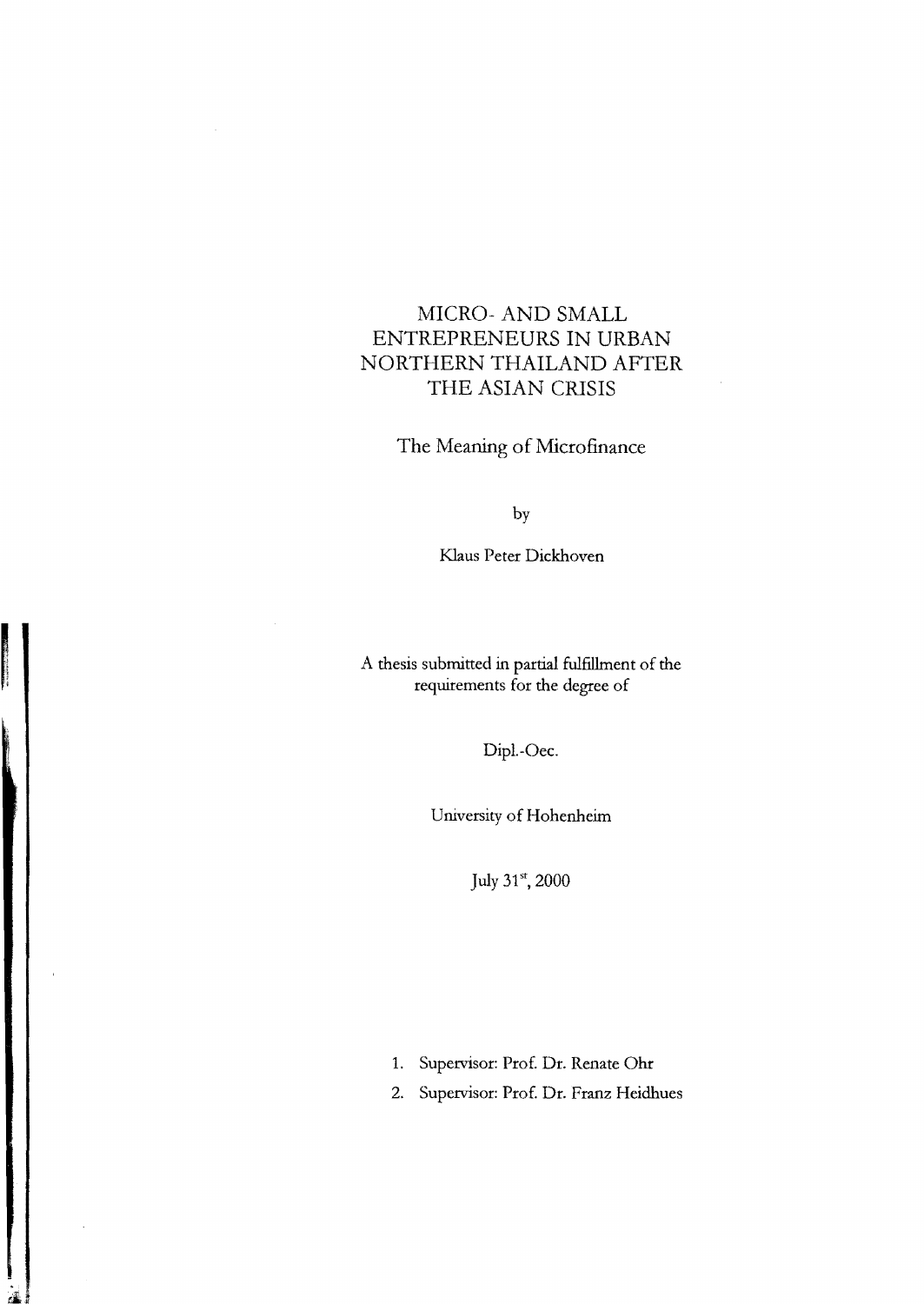# 8. SUMMARY AND RECOMMENDATIONS

# **8.1** Summary

The present paper is the outcome of

- a rough overview of the eruption of the Asian crisis in Thailand and its immediate effects on the labor market (macro level),
- a description of the supply side of financial sources for micro and small enterprises under consideration of special programs that promote selfemployment in the urban area (institutional level), and
- a systematic analysis of self-employment activities among micro- and small entrepreneurs through a field survey among a sample of eighty-five microentrepreneurs working in the informal sector and forty-two micro- and small entrepreneurs operating in the formal sector (household level).

## 8.1.1 The Asian Crisis and Its Immediate Effects on the Labor Market

The Asian crisis began in the rniddle of 1997 in Thailand as the fix of the Baht to the US dollar came under increasing pressure. By July, the authorities were unable to defend the peg and the currency commenced a sharp devaluation. This led to a sharp collapse of real general domestic product that has turned unexpectedly from over 7 per cent per annum to minus 8 per cent in 1998. Following substantiallay-offs (e.g. number of employees exeluding govemment employees: minus 22 per cent in Chiang Mai Province between February 1997 and February 1999) and a sharp rise in unemployment occurred. During the same time period the proportion of own-account workers or selfemployed on the total work force grew from 25 per cent to 31 respectively, whereas the proportion of private employees dropped from 47 per cent to 38.5% in 1999 (Chiang Mai Province). Hence, the crisis encouraged a shift from private employment to selfemployment activities.

#### 8.1.2 Financial Sources for Micro- and Small Entrepreneurs

With reference to latest microfinance discussion, one can differentiate among the formal, serni-formal, and informal financial sector. The formal financial sector is

 $\alpha$  $\epsilon$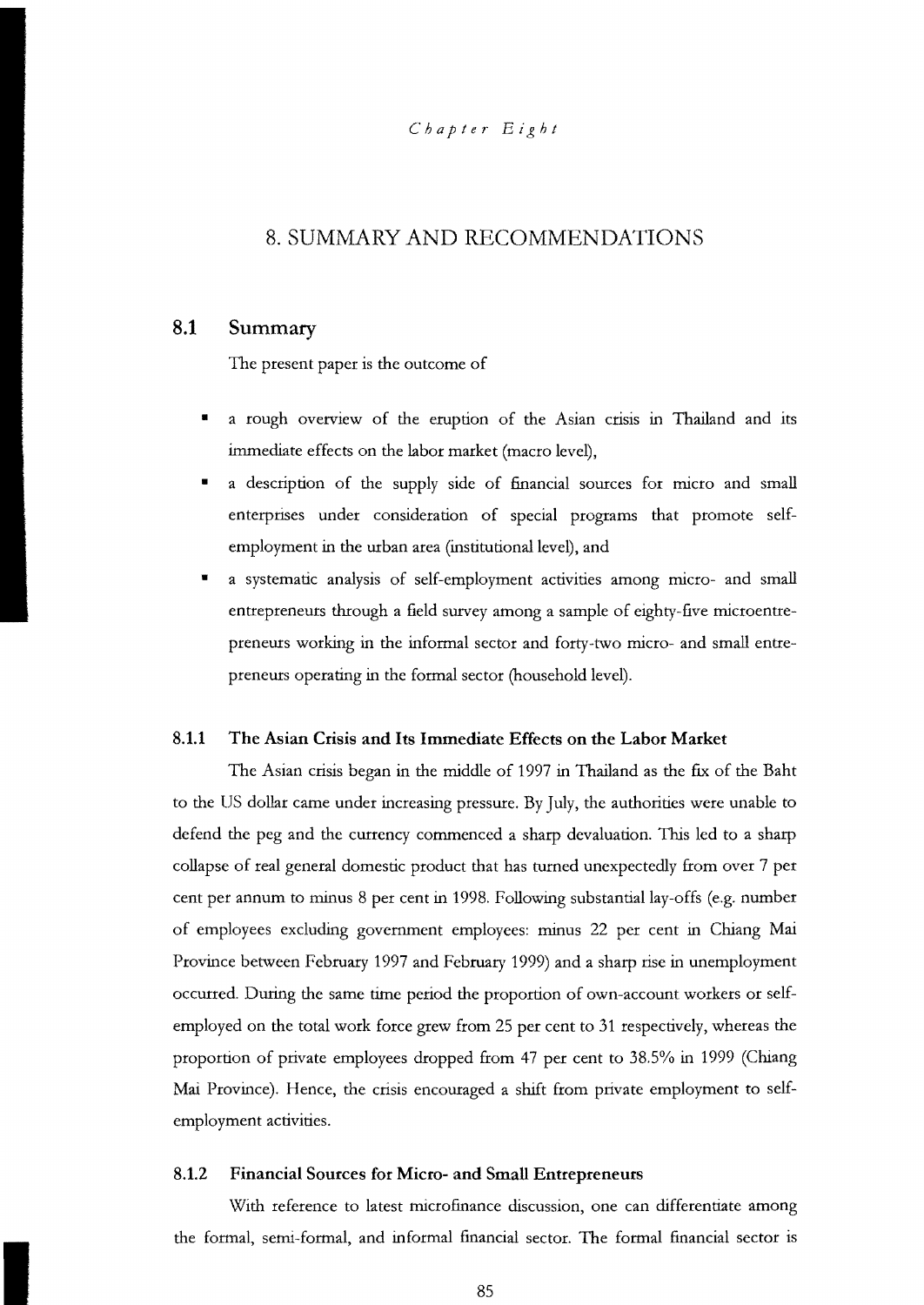eharaeterized by being subjeet to eapital, reserve, and liquidity regulations by the eentral bank in contrast to the semi-formal and informal fmaneial sector. Financial institutions within the formal and semi-formal sector require contrary to informal financial institutions official authorization and are obliged to obey certain regulation (e.g. tax liability). Following is an overview of finaneial sourees.

| Organization                                                                                                                                                       | below<br>market<br>interest rates | lend to<br>micro<br>enterprises | lend to small<br>enterprises | non-<br>traditional<br>collateral |
|--------------------------------------------------------------------------------------------------------------------------------------------------------------------|-----------------------------------|---------------------------------|------------------------------|-----------------------------------|
| <b>Informal Financial Sector</b>                                                                                                                                   |                                   |                                 |                              |                                   |
| Family Members                                                                                                                                                     | ✓                                 | ✓                               | ✓                            | ✓                                 |
| Friends                                                                                                                                                            | ✓                                 | ✓                               | ✓                            | ✓                                 |
| Moneylenders                                                                                                                                                       | ×                                 | ✓                               | ✓                            | ✓                                 |
| Private Pawnbrokers                                                                                                                                                | ×                                 | ✓                               | ✓                            | ✓                                 |
| Rotating Savings and Credit Associations                                                                                                                           | $\pmb{\times}$                    | ✓                               | ✓                            | ✓                                 |
| Semi-formal Financial Sector                                                                                                                                       |                                   |                                 |                              |                                   |
| Bureau of Cottage and Handicraft Industries                                                                                                                        | ✓                                 | ✓                               | ×                            | ✓                                 |
| <b>Credit Unions</b>                                                                                                                                               | ×                                 | ✓                               | ×                            | ×                                 |
| Department of Public Welfare                                                                                                                                       | ✓                                 | ✓                               | ×                            | ✓                                 |
| Official Pawnshops                                                                                                                                                 | ✓                                 | ×                               | ×                            | ×                                 |
| Small Industry Finance Corporation                                                                                                                                 | $\pmb{\times}$                    | $\mathbf{x}$                    | ✓                            | $\mathbf{x}$                      |
| Small Industry Credit Guarantee Corporation                                                                                                                        | ×                                 | $\mathbf x$                     | ✓                            | $\checkmark$                      |
| <b>Urban Community Development</b><br>Organization                                                                                                                 | ✓                                 | ✓                               | ×                            | ✓                                 |
| <b>Formal Financial Sector</b>                                                                                                                                     |                                   |                                 |                              |                                   |
| Bank for Agriculture and<br>Agricultural<br>Cooperatives                                                                                                           | $\boldsymbol{\mathsf{x}}$         | ✓                               | ×                            | ✓                                 |
| Commercial Banks                                                                                                                                                   | ×                                 | $\mathbf x$                     | ✓                            | $\mathbf x$                       |
| Government Savings Bank                                                                                                                                            | $\boldsymbol{\mathsf{x}}$         | $\checkmark$ / $\checkmark$     | ✓                            | $\mathbf x$                       |
| Industrial Finance Corporation of Thailand                                                                                                                         | ✓                                 | ×                               | ✓                            | ×                                 |
| Source: inspired by Paetkau, M. (July 1999): Financial<br>yes<br>Support for Micro and Small Enterprises in Thailand.<br>×<br>no<br>Working Dense 4 II O. Renalisk |                                   |                                 |                              |                                   |

Table 8.1 - Overview of Financial Sources for both Micro- and Small Enterprises

yes<br>Source: inspired by Paetkau, M. (July 1999): <u>Financial</u><br>Support for Micro and Small Enterprises in Thailand.<br>Working Paper 4. ILO: Bangkok. Working Paper 4. ILO: Bangkok.

#### 8.1.3 **Field** Survey

The major findings of the field survey on micro- and small entrepreneurs are summarized under previously used headings:

#### 8.1.3.1 Characteristies of the Entrepreneurs

The informal microentrepreneurs are on average thirty-six years old and welleducated when eonsidering age at the same time. Within the younger age group between 21 and 30 years 19% went to high sehool, 42% got a voeational training and even 29% earned a university degree. The following groups that pursue a typical pattern of characteristics have been identified: (a) Students, (b) Jobless Former Wageworkers, (e) Wageworkers, and (d) "old" microentrepreneurs.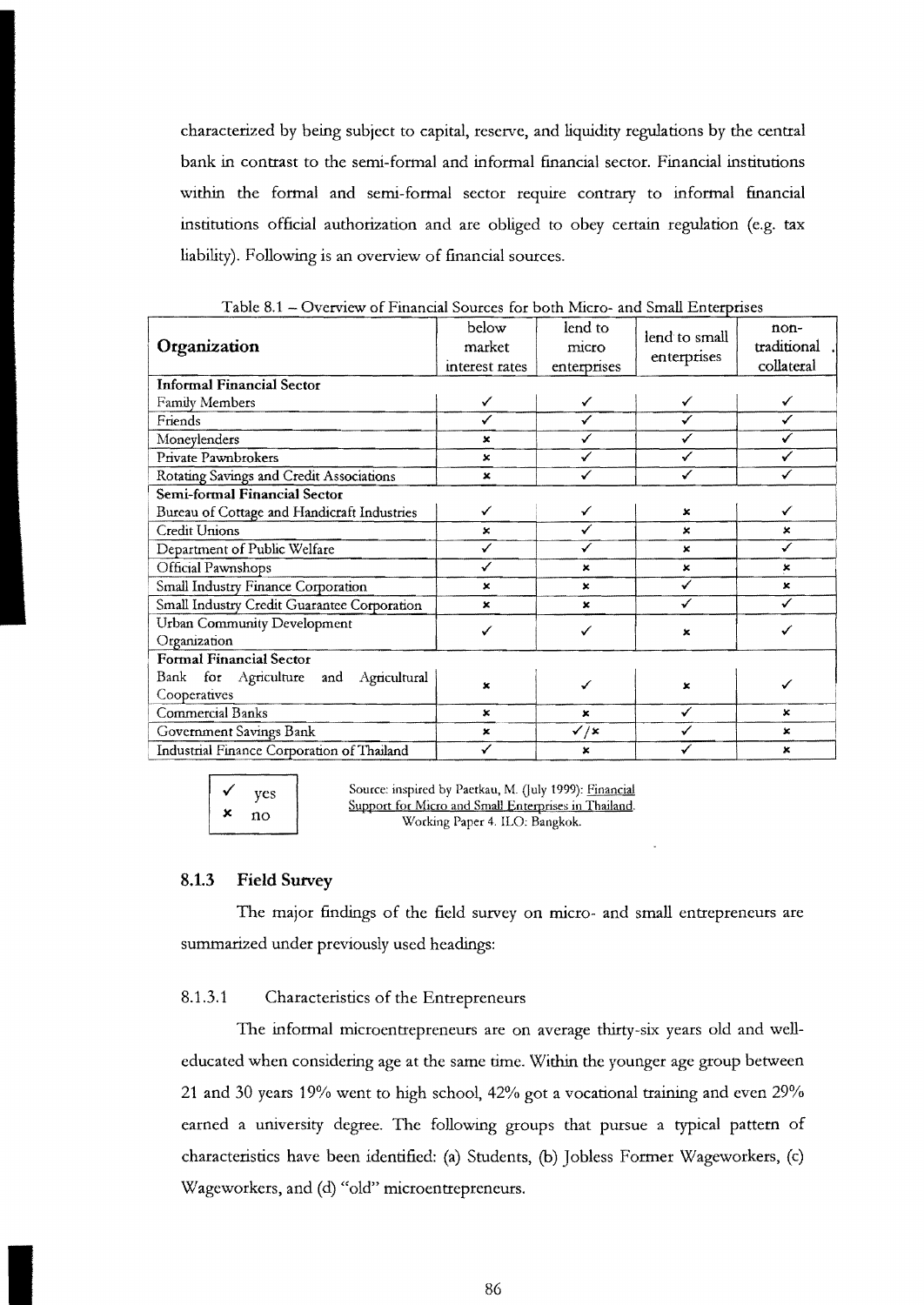The average age of the formal micro- and small entrepreneurs is forty-two years; interestingly, restaurant owners are on average considerably younger than silver handwork owners. This phenomenon most likely results from differences in initial startup costs and working capital. The formal self-employed enjoyed a thorough education. For instance, within the younger age group between 21 and 30 years almost half (44%) earned a university degree.

#### 8.1.3.2 Market Entry

Despite migration, only a very small proportion of the infonnal microentreprene urs and the fonnal self-employed were born outside Chiang Mai or one of the other provincial capital cities. This suggests that entry is difficult for migrants. One of the most important obstacles is access to credit/ required capital stock. Start-up costs reached on average 33,000 Baht (current market value) in the informal sector, 455,000 for micro enterprises, and 769,000 Baht for small enterprises in the fonnal sector. In virtually all cases, start-up funds came from personal savings. Even though initial capital required for most activities within the infonnal sector may be relatively small, business is risky (e.g. heavy fluctuations in demand) and require specific financial, managerial, and technical capabilities that should not be underestimated and define another obstacle in entering the market. In contrast to the informal self-employed, the formal entrepreneurs had been able to save from a relatively high income from previous occupations.

#### 8.1.3.3 The Level of Technical Capabilities Involved

Differences in the acquisition process of technical capabilities were identified. Tbe large majority of both populations used a trial and error approach. When considering age at the same time, it can be seen that 90% of the members of the young group (21-30) of the mfonnal microentrepreneurs went to high school, did a vocational training or earned a university degree. Nevertheless, only 23% of them were able to acquire technical skills through attending classes. Percentages of the second population are similar and thus show that contents of attended classes hardly cover any of the technical capabilities needed to run a micro- or small business.

### 8.1.3.4 Finances and Household Budget

Informal financial sources play a dominant role in start-up finance. Within the informal sector two groups of microentrepreneurs experience major difficulties in startup fmance: students and former wageworkers who have lost their job because of the crisis. Micro- and small entrepreneurs operating in the fonnal sector face additional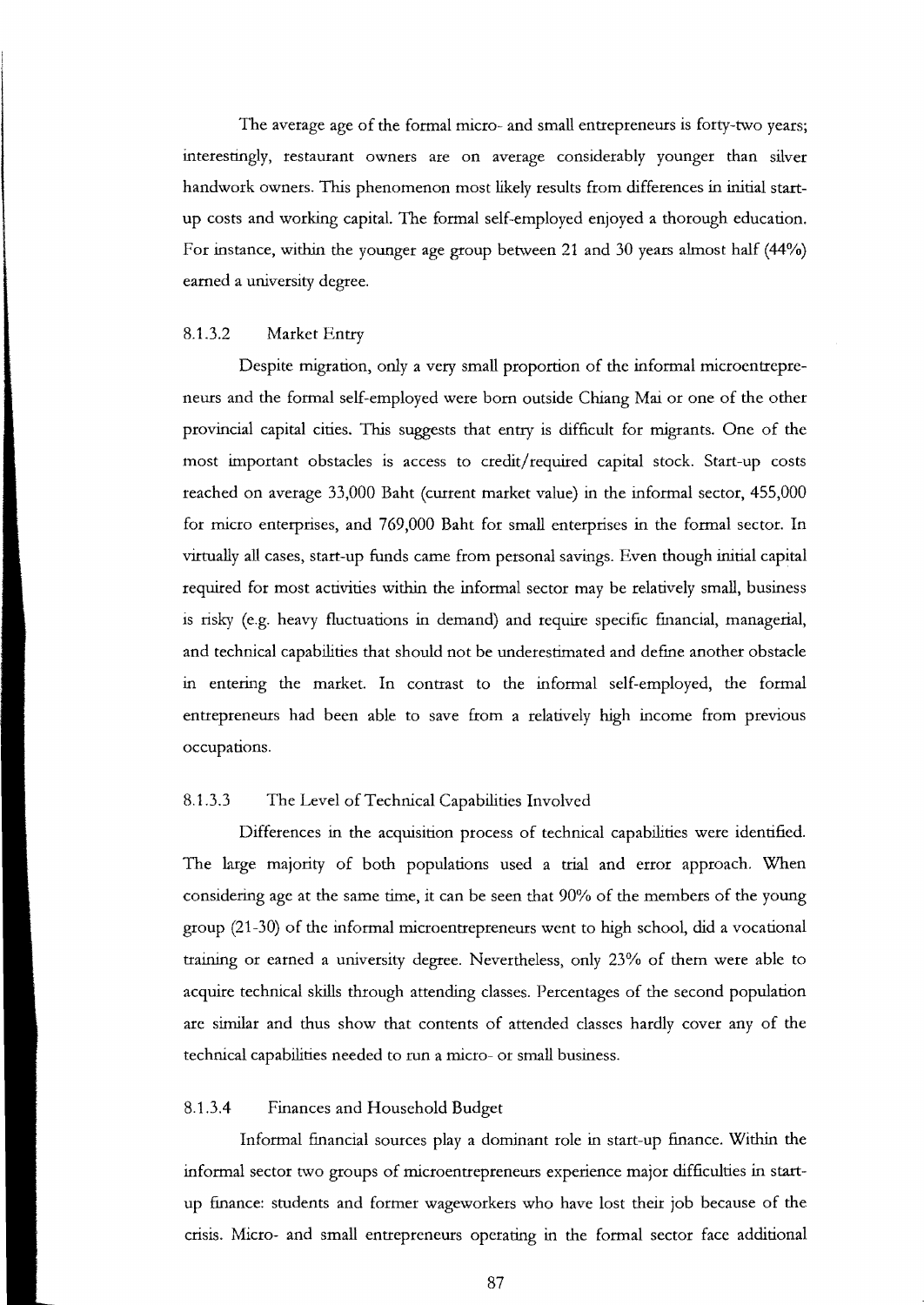eonstraints beeause of a mueh higher investment required in eomparison to business aetivities in the informal sector.

**In** addition, at least two distinet groups among the informal mieroentrepreneurs eould be identified. The first has relatively mueh higher earnings than the average of the total, whereas the latter one eams below the average ineome. Type of business and produet hereby define the first demareation line; for example, retail generates high ineome in contrast to food business and manufaeturing. Within the formal sector, neither observation nor interview was an appropriate souree to assess enterprises' profitability. Thus, no further conclusion ean be drawn.

55% of the informal mieroentrepreneurs and 52% of the formal miero- and small entrepreneurs noted an improvement of their respective household budget. Within the subeategory food of the consumptive expenditures the majority of the two populations spent less than in 1996. **In** contrast, expenditures for edueation, transport & eommunieations, and miseellaneous (subeategory non-food) inereased eonsiderably. Both populations have spent ahnost 50% more on investment in business (noneonsumptive expenditures).

#### 8.1.3.5 Employment and Economic Environment

The eighty-five informal mieroentrepreneurs provide employment for fortyeight family members and twenty-five non-family members (ratio of 0.86 persons/enterprise). The number of non-family wageworkers per informal miero enterprise more than tripled from 0.086 persons to 0.29 persons. On average permanent and seasonal wageworkers realize a tax-free ineome that slighdy exeeeds the minimum wage of 137 Baht in Thailand. On the other hand, the formal miero- and small entrepreneurs employ on average sixty-four family members and one hundred and thirty-one non-family member, i.e. 4.6 persons per enterprise (1.7 persons per formal miero enterprise and 9.4 persons per small enterprise respeetively). Ineome of wageworkers in the formal sector clearly exceeds the Northern Thai Region minimum wage. Within the informal sector 60% of the non-family wageworkers eome from rural areas; this proportion is hardly smaller within the formal sector  $(50\%)$  and may indicate higher market entry barriers for rural migrants.

As a result of the Asian erisis, overall demand has deelined throughout the eountry. 50% of the informal mieroentrepreneurs and 68% of the seeond population notieed a deeline in aggregate demand in comparison to 1996. Businesses that mainly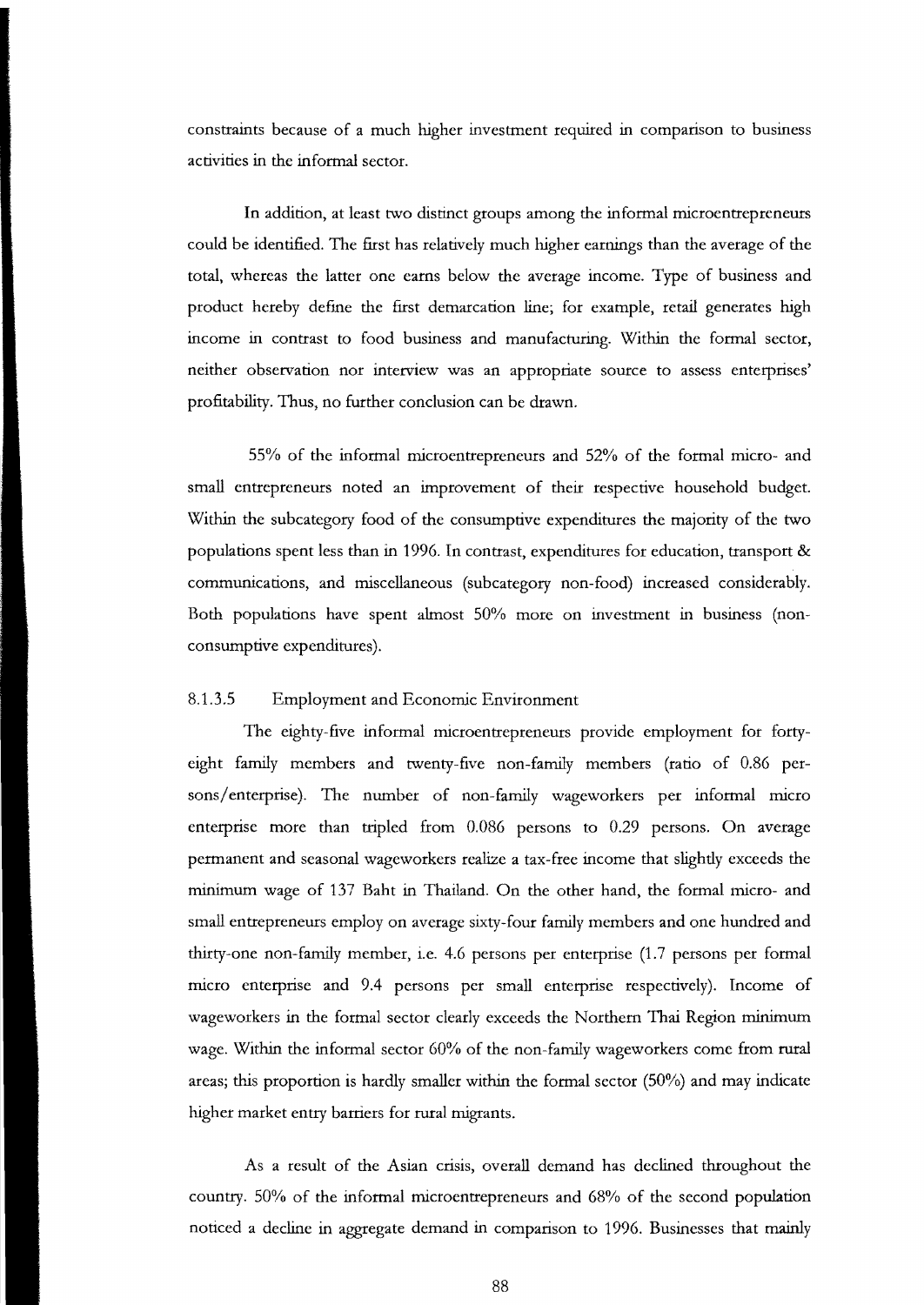serve foreign customers could extent their sales; however, the majority (51% of informal and 68% of formal entrepreneurs) is selling fewer goods than in 1996. Besides the demand constraint, perceived competition among the self-employed has been analyzed. On this issue, ahnost 77% of the informal microentrepreneurs and 68% of the formal entrepreneurs felt that competition has increased since 1996. However, this phenomenon has more to do with the fact that product differentiation is insufficient.

## 8.1.3.6 General Difficulties

The comments of entrepreneurs operating in the informal sector are similar to those given by the micro- and small entrepreneurs in the formal sector. Unsatisfactory aggregate demand has been mentioned most; however, this has more to do with the fact that product portfolio is the same or very similar among the self-employed. Thus, it is ahnost impossible to differentiate one's products by other factors (e.g. product quality) than price. Particularly informal microentrepreneurs also reported weather conditions as main obstade.

#### 8.1.3.7 Registration (Informal Sector)

Nlicroentrepreneurs operating in the informal sector face the additional constraint of not having a legal status. Not only can they be treated unlawfully by members of public service but they are also unable to apply for governmental support programs since they do no fulfill the criterion of being registered that is usually required. According to the survey, most informal microentrepreneurs feel that they are not required to register (e.g. too low profits, mobile vending). The jurisdictional situation is not dear on this issue: business activities on the night market do have the character of street vending and thus should be exempted from registration requirement. However, daily profits often significantly exceed 20 Baht/day that have been set as minimum level.

# **8.2 Recommendations**

1. It is recommended to set a policy frame that stimulates aggregate demand. This can be reached through continuing the efforts in reaching a more equal income distribution, since low-income groups usually have a higher consumption and lower savings rate than middle-/high-income groups. In this connection it is crucial not to tax self-employment activities of the informal microentrepreneurs. The survey shows that this type of entrepreneurs is very heterogeneous, i.e. one group would not be able to pay any taxes and need to dose their micro-business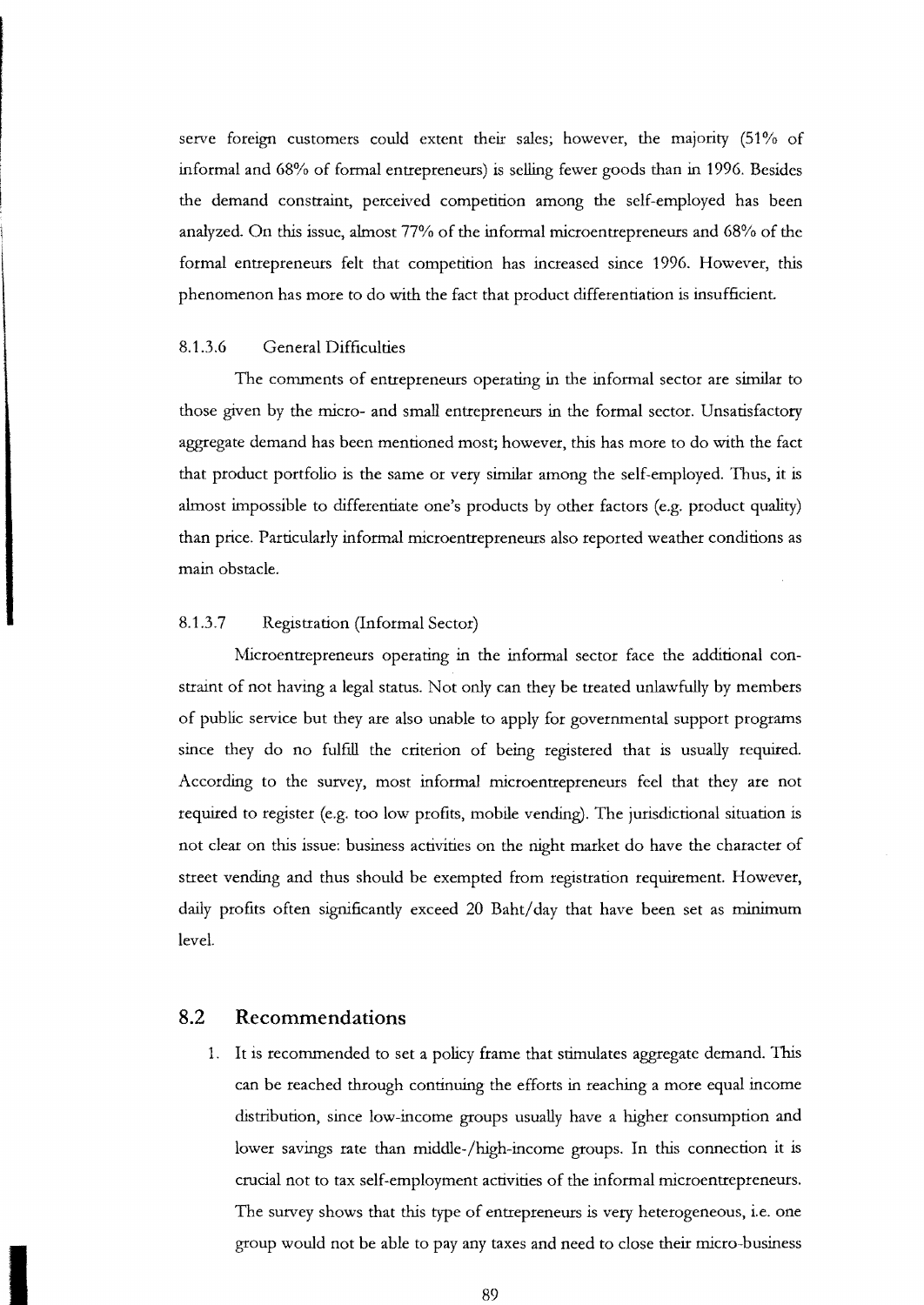with harmful social effects. The other group, on the other hand, would be taken the possibility to further expand and thus realize positive employment effects that are crucial in times of economic recession. Nevertheless, a registration (without tax liability) would help the government to better assess the development of the informal sector and thus enabling the government to react more adequately to the needs and preferences of this particular group that contributes to economic growth.

- 2. Measures should be undertaken to encourage product differentiation among micro- and small entrepreneurs. According to the sample, most of the sampled units complained of a too high competition among themselves; however, this can be only partly put down to new market enttants. More important, offered products and services are the same or very similar so that only price can be used to differentiate one's products from the competitors'. The Thai government, therefore, should support training programs that increase entrepreneur's capabilities (with emphasis on technical capabilities). Then, micro- and small entrepreneurs can differentiate themselves from each other and enjoy better business prospects.
- 3. The sample shows a very high proportion of well-educated persons on the total number of entrepreneurs. Nevertheless, most of the sampled units acquired techrucal skills through the trial and error approach. Thus, the Thai govemment should prove whether high schools, vocational training facilities, or universities should put more emphasis on the importance of entrepreneurial skills and capabilities in their respective syllabus.
- 4. Even though effective credit demand may be currently low because of the weak economic situation, it is indispensable to take measures that will improve entrepreneur's access to credit. As soon as the Thai economy will slowly recover, credit demand will rapidly grow. Especially, government-owned financial institutions such as the Government Savings Bank need to completely revise their organizational sttucture so that they can better serve micro- and small entrepreneurs